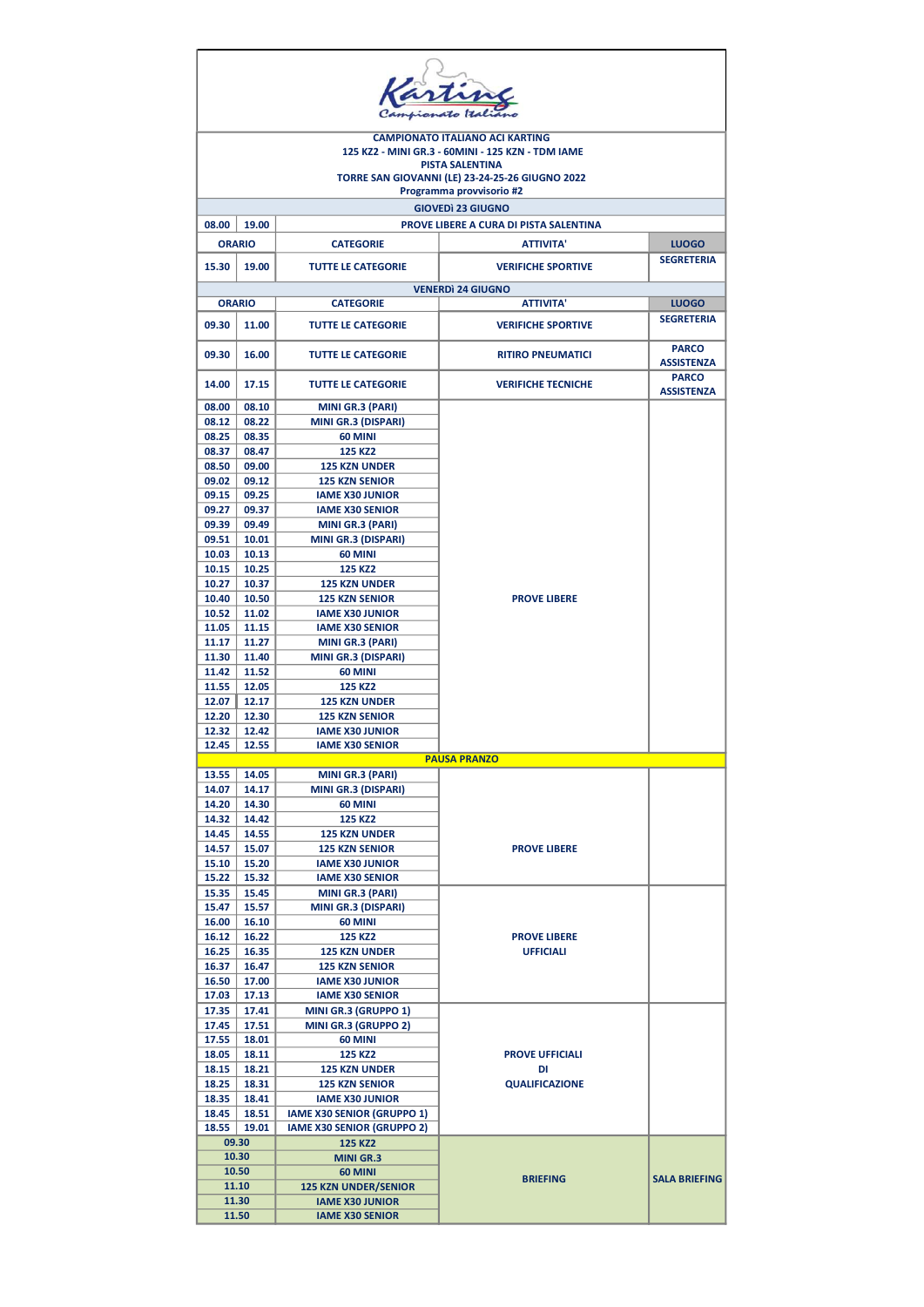

## CAMPIONATO ITALIANO ACI KARTING 125 KZ2 - MINI GR.3 - 60MINI - 125 KZN - TDM IAME PISTA SALENTINA TORRE SAN GIOVANNI (LE) 23-24-25-26 GIUGNO 2022 Programma provvisorio #2

## SABATO 25 GIUGNO

| <b>ORARIO</b> |       |       | <b>CATEGORIE</b>                  | <b>ATTIVITA'</b>             |
|---------------|-------|-------|-----------------------------------|------------------------------|
| 08.30         |       | 08.37 | <b>MINI GR.3 (GRUPPO 1)</b>       |                              |
|               | 08.40 |       |                                   |                              |
|               |       | 08.47 | MINI GR.3 (GRUPPO 2)              |                              |
|               | 08.50 | 08.57 | <b>IAME X30 SENIOR (GRUPPO 1)</b> | <b>WARM UP</b>               |
|               | 09.00 | 09.07 | <b>IAME X30 SENIOR (GRUPPO 2)</b> | <b>OBBLIGO DI TRASPONDER</b> |
|               | 09.10 | 09.17 | <b>125 KZ2</b>                    |                              |
|               | 09.20 | 09.27 | <b>60 MINI</b>                    |                              |
|               | 09.30 | 09.37 | <b>125 KZN UNDER</b>              |                              |
|               | 09.40 | 09.47 | <b>125 KZN SENIOR</b>             |                              |
|               | 09.50 | 09.57 | <b>IAME X30 JUNIOR</b>            |                              |
|               |       | 10.10 | <b>MINI GR.3</b>                  |                              |
|               |       | 10.25 | <b>MINI GR.3</b>                  | A - D (9 GIRI)               |
|               |       | 10.40 | <b>IAME X30 SENIOR</b>            | <b>B-C(11 GIRI)</b>          |
|               |       | 11.00 | <b>125 KZ2</b>                    | <b>MANCHE 1 (13 GIRI)</b>    |
|               |       | 11.20 | <b>60 MINI</b>                    | <b>MANCHE 1 (9 GIRI)</b>     |
|               |       | 11.35 | <b>125 KZN UNDER</b>              | <b>MANCHE 1 (11 GIRI)</b>    |
| 11.55         |       |       | <b>125 KZN SENIOR</b>             | <b>MANCHE 1 (11 GIRI)</b>    |
|               |       | 12.15 | <b>IAME X30 JUNIOR</b>            | <b>MANCHE 1 (11 GIRI)</b>    |
| 12.35         |       |       | <b>MINI GR.3</b>                  | <b>B</b> - D (9 GIRI)        |
| 12.50         |       |       | <b>MINI GR.3</b>                  | A - C (9 GIRI)               |
| 13.05         |       |       | <b>IAME X30 SENIOR</b>            | A - C (11 GIRI)              |
|               |       |       | <b>PAUSA PRANZO</b>               |                              |
| 14.30         |       |       | <b>MINI GR.3</b>                  | <b>C-D (9 GIRI)</b>          |
| 14.45         |       |       | <b>MINI GR.3</b>                  | A - B (9 GIRI)               |
| 15.00         |       |       | <b>IAME X30 SENIOR</b>            | A - B (11 GIRI)              |
| 15.20         |       |       | <b>125 KZ2</b>                    | <b>MANCHE 2 (13 GIRI)</b>    |
| 15.40         |       |       | <b>60 MINI</b>                    | <b>MANCHE 2 (9 GIRI)</b>     |
| 15.55         |       |       | <b>125 KZN UNDER</b>              | <b>MANCHE 2 (11 GIRI)</b>    |
| 16.15         |       |       | <b>125 KZN SENIOR</b>             | <b>MANCHE 2 (11 GIRI)</b>    |
| 16.35         |       |       | <b>IAME X30 JUNIOR</b>            | <b>MANCHE 2 (11 GIRI)</b>    |
| 17.00         |       |       | <b>MINI GR.3</b>                  | <b>REPECHAGE (9 GIRI)</b>    |
| 17.15         |       |       | <b>IAME X30 SENIOR</b>            | <b>REPECHAGE (11 GIRI)</b>   |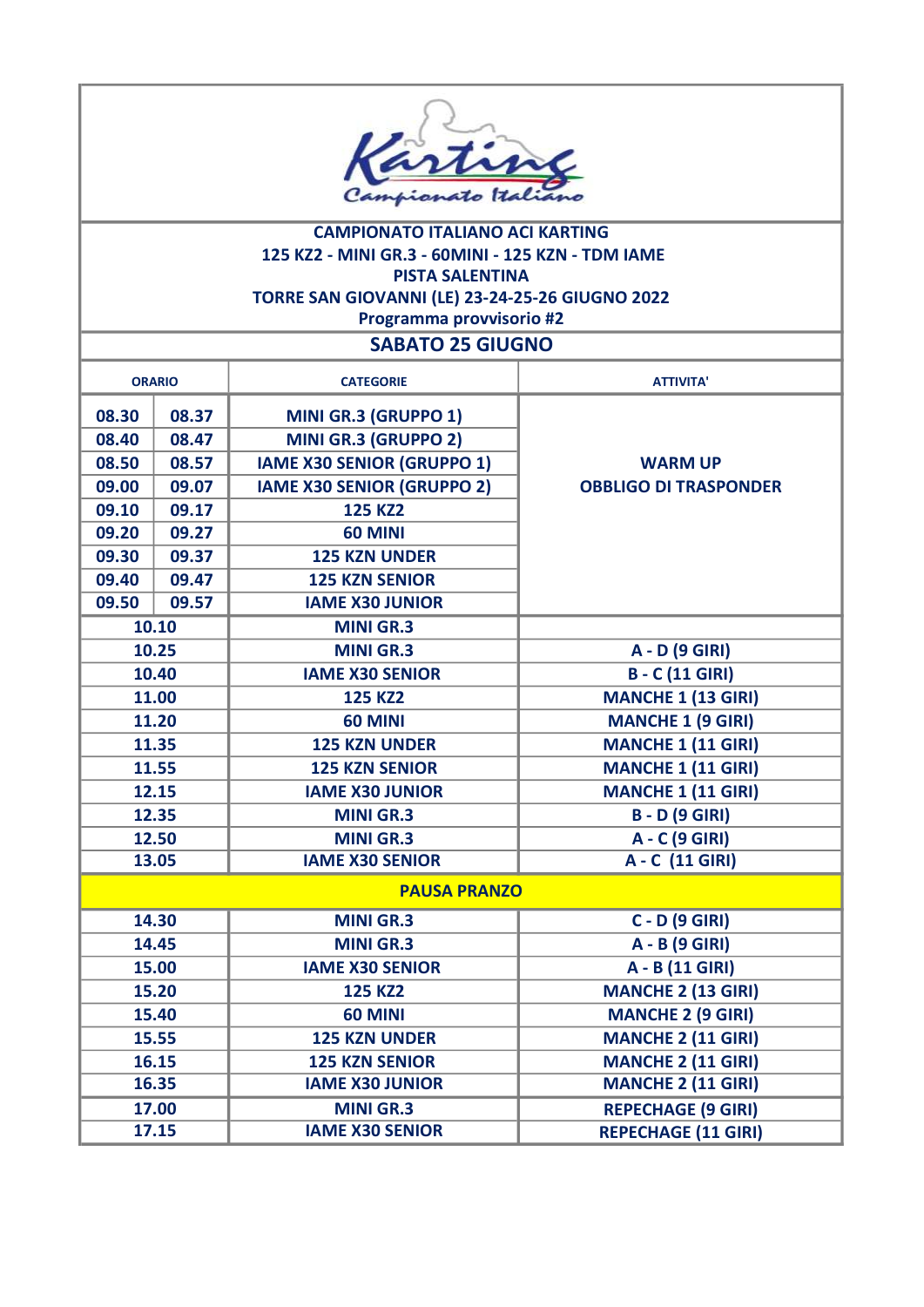| <b>CAMPIONATO ITALIANO ACI KARTING</b> |                        |                                                   |                              |  |  |  |
|----------------------------------------|------------------------|---------------------------------------------------|------------------------------|--|--|--|
|                                        |                        | 125 KZ2 - MINI GR.3 - 60MINI - 125 KZN - TDM IAME |                              |  |  |  |
|                                        |                        | <b>PISTA SALENTINA</b>                            |                              |  |  |  |
|                                        |                        | TORRE SAN GIOVANNI (LE) 23-24-25-26 GIUGNO 2022   |                              |  |  |  |
|                                        |                        | Programma provvisorio #2                          |                              |  |  |  |
|                                        | <b>ORARIO</b>          | <b>DOMENICA 26 GIUGNO</b><br><b>CATEGORIE</b>     | <b>ATTIVITA'</b>             |  |  |  |
| 08.50                                  | 08.57                  | <b>MINI GR.3</b>                                  |                              |  |  |  |
| 09.00                                  | 09.07                  | <b>125 KZ2</b>                                    |                              |  |  |  |
| 09.10                                  | 09.17                  | 60 MINI                                           | <b>WARM UP</b>               |  |  |  |
|                                        |                        | <b>125 KZN UNDER</b>                              |                              |  |  |  |
| 09.20                                  | 09.27                  |                                                   | <b>OBBLIGO DI TRASPONDER</b> |  |  |  |
| 09.30                                  | 09.37                  | <b>125 KZN SENIOR</b>                             |                              |  |  |  |
| 09.40                                  | 09.47                  | <b>IAME X30 JUNIOR</b>                            |                              |  |  |  |
| 09.50                                  | 09.57                  | <b>IAME X30 SENIOR</b>                            |                              |  |  |  |
|                                        |                        | MINI GR.3 - GARA 1                                |                              |  |  |  |
|                                        | 10.10                  | <b>FORMAZIONE DELLA GRIGLIA -5' Min.</b>          |                              |  |  |  |
|                                        | 10.12                  | $-3'$ Min.                                        | <b>11 GIRI</b>               |  |  |  |
|                                        | 10.15                  | <b>PARTENZA</b>                                   |                              |  |  |  |
| 10.30                                  |                        | <b>PREMIAZIONE</b>                                |                              |  |  |  |
|                                        |                        | 125 KZ2 - GARA 1                                  |                              |  |  |  |
| 10.30                                  |                        | <b>FORMAZIONE DELLA GRIGLIA -5' Min.</b>          |                              |  |  |  |
|                                        | 10.32                  | $-3'$ Min.                                        | 18 GIRI                      |  |  |  |
|                                        | 10.35                  | <b>PARTENZA</b>                                   |                              |  |  |  |
| 10.55                                  |                        | <b>PREMIAZIONE</b>                                |                              |  |  |  |
|                                        |                        | 60 MINI- GARA 1                                   |                              |  |  |  |
|                                        | 10.55                  | <b>FORMAZIONE DELLA GRIGLIA -5' Min.</b>          |                              |  |  |  |
|                                        | 10.57                  | $-3'$ Min.                                        | <b>11 GIRI</b>               |  |  |  |
|                                        | 11.00                  | <b>PARTENZA</b>                                   |                              |  |  |  |
| 11.20                                  |                        | <b>PREMIAZIONE</b>                                |                              |  |  |  |
|                                        |                        | 125 KZN UNDER - GARA 1                            |                              |  |  |  |
|                                        | 11.20                  | <b>FORMAZIONE DELLA GRIGLIA -5' Min.</b>          |                              |  |  |  |
| 11.22                                  |                        | $-3'$ Min.                                        | <b>15 GIRI</b>               |  |  |  |
|                                        | 11.25                  | <b>PARTENZA</b>                                   |                              |  |  |  |
|                                        | 11.45                  | <b>PREMIAZIONE</b>                                |                              |  |  |  |
|                                        |                        | 125 KZN SENIOR - GARA 1                           |                              |  |  |  |
|                                        | 11.45                  | <b>FORMAZIONE DELLA GRIGLIA -5' Min.</b>          |                              |  |  |  |
|                                        | 11.47                  | $-3'$ Min.                                        | <b>15 GIRI</b>               |  |  |  |
|                                        | 11.50                  | <b>PARTENZA</b>                                   |                              |  |  |  |
| 12.10                                  |                        | <b>PREMIAZIONE</b>                                |                              |  |  |  |
|                                        | <b>IAME X30 JUNIOR</b> |                                                   |                              |  |  |  |
|                                        | 12.10                  | <b>FORMAZIONE DELLA GRIGLIA -5' Min.</b>          |                              |  |  |  |
| 12.12                                  |                        | $-3'$ Min.                                        |                              |  |  |  |
| 12.15                                  |                        | <b>PARTENZA</b>                                   | <b>15 GIRI</b>               |  |  |  |
| 12.35                                  |                        | <b>PREMIAZIONE</b>                                |                              |  |  |  |
|                                        |                        | <b>IAME X30 SENIOR</b>                            |                              |  |  |  |
|                                        | 12.35                  | <b>FORMAZIONE DELLA GRIGLIA -5' Min.</b>          |                              |  |  |  |
| 12.37                                  |                        | $-3'$ Min.                                        |                              |  |  |  |
| 12.40                                  |                        | <b>PARTENZA</b>                                   | <b>15 GIRI</b>               |  |  |  |
| 13.00                                  |                        | <b>PREMIAZIONE</b>                                |                              |  |  |  |